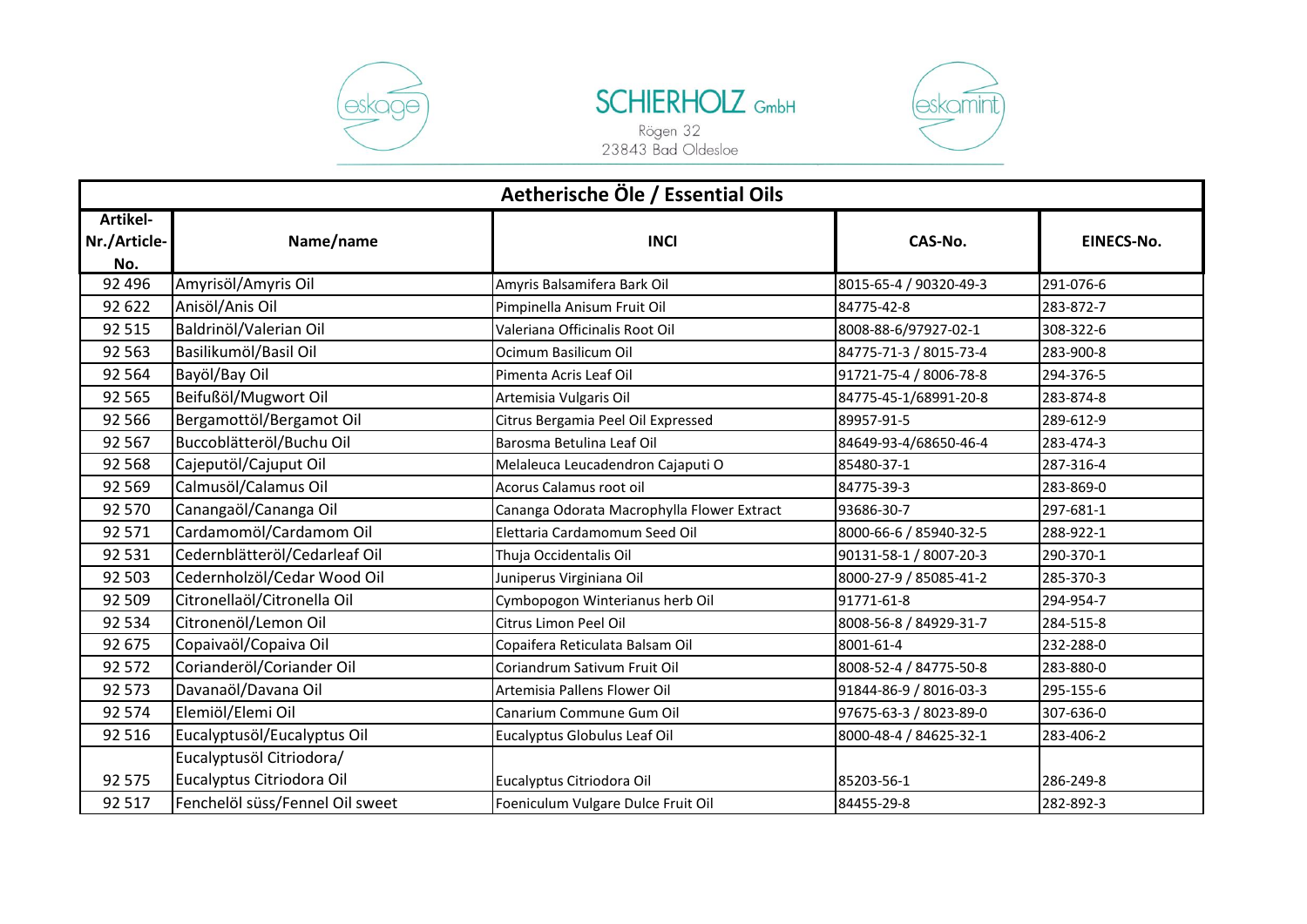|         | Fichtennadelöl kanadisch/               |                                             |                         |                       |
|---------|-----------------------------------------|---------------------------------------------|-------------------------|-----------------------|
| 92 577  | Fir Needle Oil canadian                 | Abies sibirica oil                          | 91697-89-1 / 8021-29-2  | 294-351-9             |
|         | Fichtennadelöl sibirisch/               |                                             |                         |                       |
| 92 576  | Fir Needle Oil sibirian                 | Abies sibirica oil                          | 91697-89-1 / 8021-29-2  | 294-351-9             |
| 92 578  | Galbanumöl/Galbanum Oil                 | Ferula Galbaniflua Resin Oil                | 93165-40-3 / 8023-91-4  | 296-925-4             |
| 92 519  | Geraniumöl/Geranium Oil                 | Pelargonium Graveolens Oil                  | 90082-51-2 / 8000-46-2  | 290-140-0             |
| 92 144  | Grapefruitöl pink/Grapefruit Oil pink   | Citrus Paradisi M. Peel Oil Expressed       | 90045-43-5              | 289-904-6             |
| 92 247  | Grapefruitöl white/Grapefruit Oil white | Citrus Paradisi M. Peel Oil Expressed       | 90045-43-5              | 289-904-6             |
| 92 557  | Gurjunbalsamöl/Gurjun Balsam Oil        | Dipterocarpus Turbinatus Balsam Oil         | 8030-55-5 / 93165-18-5  | 232-444-8 / 296-902-9 |
| 92 273  | Hoblätteröl/Ho Leaf Oil                 | Cinnamomum Camphora Linalooliferum Leaf Oil | 91745-89-0              | 294-760-2             |
| 92 510  | Ingweröl/Ginger Oil                     | Zingiber Officinale Oil                     | 8007-08-7               |                       |
|         | Iriswurzel CO <sup>2</sup> -Extrakt/    |                                             |                         |                       |
| 92 603  | Orris Root CO <sup>2</sup> -Extract     | Iris Germanica Root Extract                 | 85085-39-8              | 285-368-2             |
| 92 604  | Jasmin - Extrakt/Jasmine - Extract      | Jasminum Grandiflorum Flower Extract        | 84776-64-7              | 283-993-5             |
| 92 606  | Kamillenöl blau/Camomile Oil blue       | Matricaria recutita flower oil              | 84082-60-0              | 282-006-5             |
|         | Kamillenöl marok./                      |                                             |                         |                       |
| 92 579  | Camomile Oil maroc.                     | Ormenis Multicaulis Oil                     | 92202-02-3              | 296-034-0             |
| 92 5 20 | Kiefernnadelöl/Pine Needle Oil          | Pinus Sylvestris Leaf Oil                   | 8023-99-2 / 84012-35-1  | 281-679-2             |
| 92 511  | Latschenkiefernöl/Dwarf Pine Oil        | Pinus Mugo Leaf Oil                         | 90082-72-7 / 8000-26-8  | 290-163-6             |
|         | Lavandinöl Abrialis/                    |                                             |                         |                       |
| 92 5 21 | Lavandin Oil Abrialis                   | Lavandula Hybrida Oil                       | 8022-15-9 / 91722-69-9  | 294-470-6             |
| 92 405  | Lavandinöl grosso/Lavandin Oil grosso   | Lavandula Hybrida Oil                       | 8022-15-9 / 91722-69-9  | 294-470-6             |
|         | Lavendelöl russisch/                    |                                             |                         |                       |
| 92 114  | Lavender Oil russian                    | Lavandula Angustifolia Herb Oil             | 90063-37-9 / 8000-28-0  | 289-995-2             |
| 92 499  | Lemongrasöl/Lemongras Oil               | Cympopogon Flexuosus Herb Oil               | 91844-92-7 / 8007-02-1  | 295-161-9             |
| 92 522  | Limetteöl/Lime Oil                      | Citrus Aurantifolia Peel Oil Expressed      | 90063-52-8 / 8008-26-2  | 290-010-3             |
| 92 500  | Litsea Cubebaöl/Litsea Cubeba Oil       | Litsea Cubeba Fruit Oil                     | 68855-99-2 / 90063-59-5 | 290-018-7             |
| 92 582  | Majoranöl/Marjoram Oil                  | Origanum Majorana Herb Oil                  | 84082-58-6              | 282-004-4             |
| 92 501  | Mandarinenöl/Mandarine Oil              | Citrus Reticulata Peel Oil                  | 8008-31-9 / 84929-38-4  | 284-521-0             |
| 92 716  | Melissenöl/Melissa Oil                  | Melissa Officinalis Oil                     | 84082-61-1 / 8014-71-9  | 282-007-0             |
| 92 583  | Mentha Citrataöl/Mentha Citrata Oil     | Mentha Citrata Herb Oil                     | 85085-49-0              | 285-378-7             |
| 92 5 84 | Minzöl/Mint Oil                         | Mentha Arvensis Herb Oil                    | 90063-97-1 / 68917-18-0 | 290-058-5             |
| 92 585  | Muskateller Salbeiöl/Clary Sage Oil     | Salvia Sclarea Flower Oil                   | 84775-83-7 / 8016-63-5  | 283-911-8             |
| 92 111  | Myrrhenöl/Myrrh Oil                     | Commiphora myrrha oil                       | 8016-37-3               | 284-510-0             |
| 92 502  | Myrthenöl/Myrtle Oil                    | <b>Myrtus Communis Oil</b>                  | 84082-67-7 / 8008-46-6  | 282-012-8             |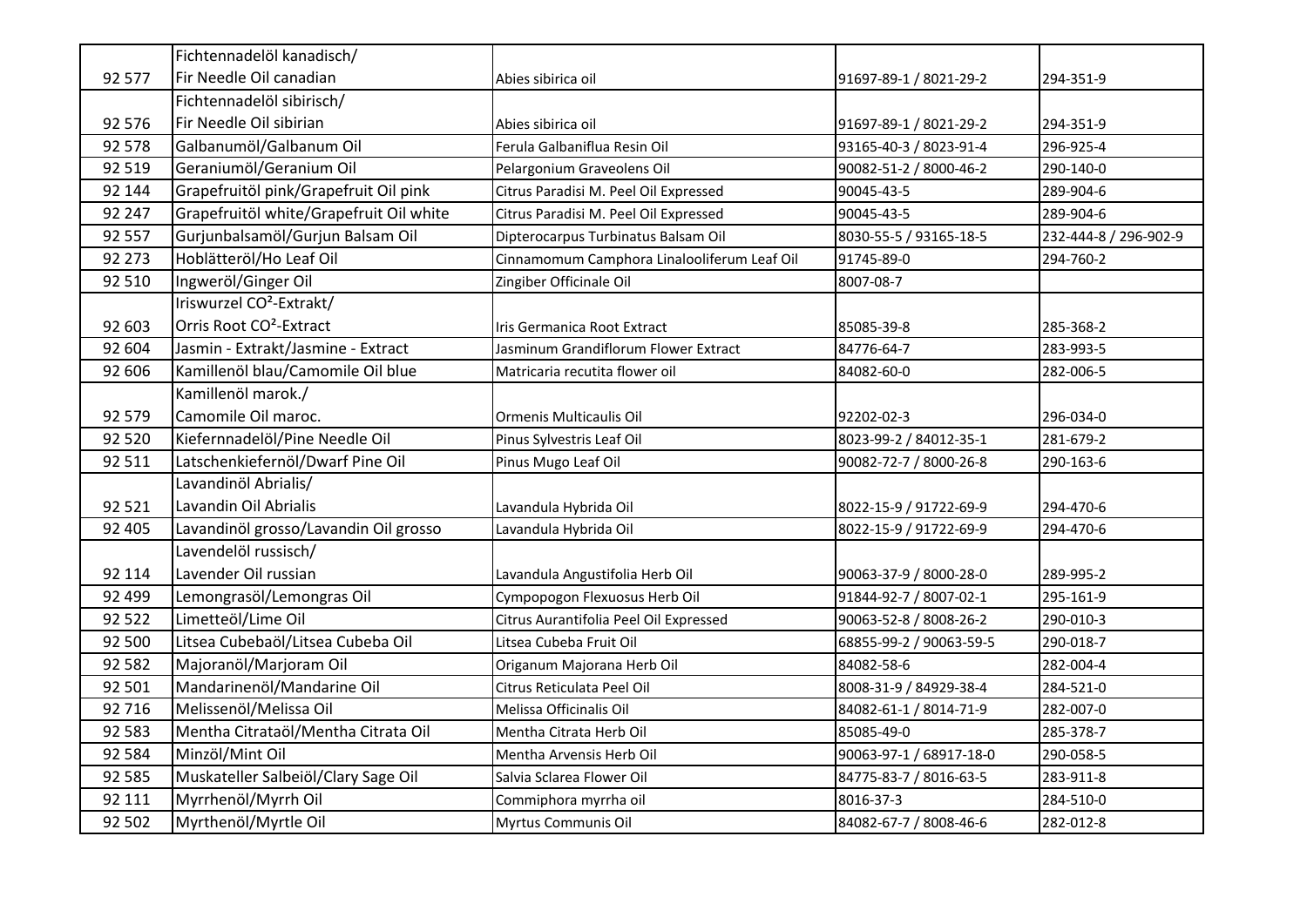| 92 5 23 | Nelkenblätteröl/Clove Leaf Oil     | Eugenia Caryphyllus Leaf Oil               | 84961-50-2               | 284-638-7             |
|---------|------------------------------------|--------------------------------------------|--------------------------|-----------------------|
| 92 378  | Neroliöl/Neroli Oil                | Citrus Aurantium Flower Oil                | 8016-38-4 / 72968-50-4   | 277-143-2             |
| 92 586  | Niaouliöl/Niaouli Oil              | Melaleuca Viridiflora Leaf Oil             | 8014-68-8 / 132940-73-9  | 310-217-5             |
| 92 587  | Olibanumöl/Olibanum Oil            | Boswellia Carterii Gum Oil                 | 89957-98-2 / 8016-36-2   | 289-620-2 / 232-474-1 |
| 92 507  | Orangenöl süss/Orange Oil sweet    | Citrus Aurantium Dulcis Peel Oil Expressed | 8028-48-6                | 232-433-8             |
| 92 5 88 | Origanumöl/Origanum Oil            | Origanum Vulgare Leaf Oil                  | 84012-24-8               | 281-670-3             |
| 92 5 25 | Palmarosaöl/Palmarosa Oil          | Cymbopogon Martini Herb Oil                | 84649-81-0               | 283-461-2             |
| 92 5 26 | Patchouliöl/Patchouli Oil          | Pogostemon Cablin Leaf Oil                 | 8014-09-3 / 84238-39-1   | 282-493-4             |
| 92 5 27 | Petitgrainöl/Petitgrain Oil        | Citrus Aurantium Amara Leaf / Twig Oil     | 8014-17-3                | 277-143-2             |
| 92 589  | Pfefferminzöl/Peppermint Oil       | Mentha Piperita Oil                        | 8006-90-4 / 84082-70-2   | 282-015-4             |
| 92 640  | Pfefferöl/Pepper Oil               | Piper Nigrum Seed Oil                      | 84929-41-9               | 284-524-7             |
|         | Rosmarinöl spanisch/               |                                            |                          |                       |
| 92 506  | Rosemary Oil spanish               | Rosmarinus Officinalis Leaf Oil            | 84604-14-8 / 8000-25-7   | 283-291-9             |
|         | Rosmarinöl tunesisch/              |                                            |                          |                       |
| 92 505  | Rosemary Oil tunisian              | Rosmarinus Officinales Leaf Oil            | 84604-14-8 / 8000-25-7   | 283-291-9             |
|         | Salbeiöl dalmatinisch/             |                                            |                          |                       |
| 92 590  | Sage Oil dalmatian                 | Salvia Officinalis Oil                     | 8022-56-8 / 84776-73-8   | 282-025-9             |
| 92 5 96 | Salbeiöl spanisch/Sage Oil spanish | Salvia Lavandulaefolia Leaf Oil            | 90106-49-3               | 290-272-9             |
|         | Sandelholzöl ostindisch/           |                                            |                          |                       |
| 92 591  | Sandalwood Oil eastindian          | Santalum Album Oil                         | 8006-87-9 / 84787-70-2   | 284-211-1             |
| 92 406  | Siam Wood Öl/Siam Wood Oil         | Pemou Oil Fokienia hodginsii               | 8002-47-7 / 92347-03-0   | 296-189-4             |
|         | Spearmintöl amerikanisch/          |                                            |                          |                       |
| 92 555  | Spearmint Oil american             | Mentha Spicata Herb Oil                    | 84696-51-5               | 283-656-2             |
|         | Spearmintöl chinesisch/            |                                            |                          |                       |
| 92 592  | Spearmint Oil chinese              | Mentha Spicata Herb Oil                    | 84696-51-5               | 283-656-2             |
| 92 514  | Sternanisöl/Star Anise Oil         | Illicium Verum Fruit Oil                   | 84650-59-9               | 283-518-1             |
| 92 593  | Tangerinenöl/Tangerine Oil         | Citrus Reticulata Peel Oil                 | 8008-31-9 / 84929-38-4   | 284-521-0             |
|         |                                    |                                            | 85085-48-9 / 8022-72-8 / |                       |
| 92 621  | Teebaumöl/Tea tree Oil             | Melaleuca Alternifolia Leaf Oil            | 68647-73-4               | 285-377-1             |
| 92 594  | Thujaöl/Thuja Oil                  | Thuja Orientalis Leaf Extract              | 91770-83-1               | 294-870-0             |
| 92 5 28 | Thymianöl deutsch/Thyme Oil german | Thymus Vulgaris Oil                        | 84929-51-1 / 8007-46-3   | 284-535-7             |
| 92 5 29 | Vetiveröl/Vetiver Oil              | Vetiveria Zizanoides Root Oil              | 8016-96-4 / 84238-29-9   | 282-490-8             |
| 92 602  | Wachholderbeeröl/Juniper Fruit Oil | Juniperus Communis Fruit Oil               | 8002-68-4 / 84603-69-0   | 283-268-3             |
| 92 271  | Wermutöl/Wormwood Oil              | Artemisia Absinthium Herb Extract          | 84929-19-1               | 284-503-2             |